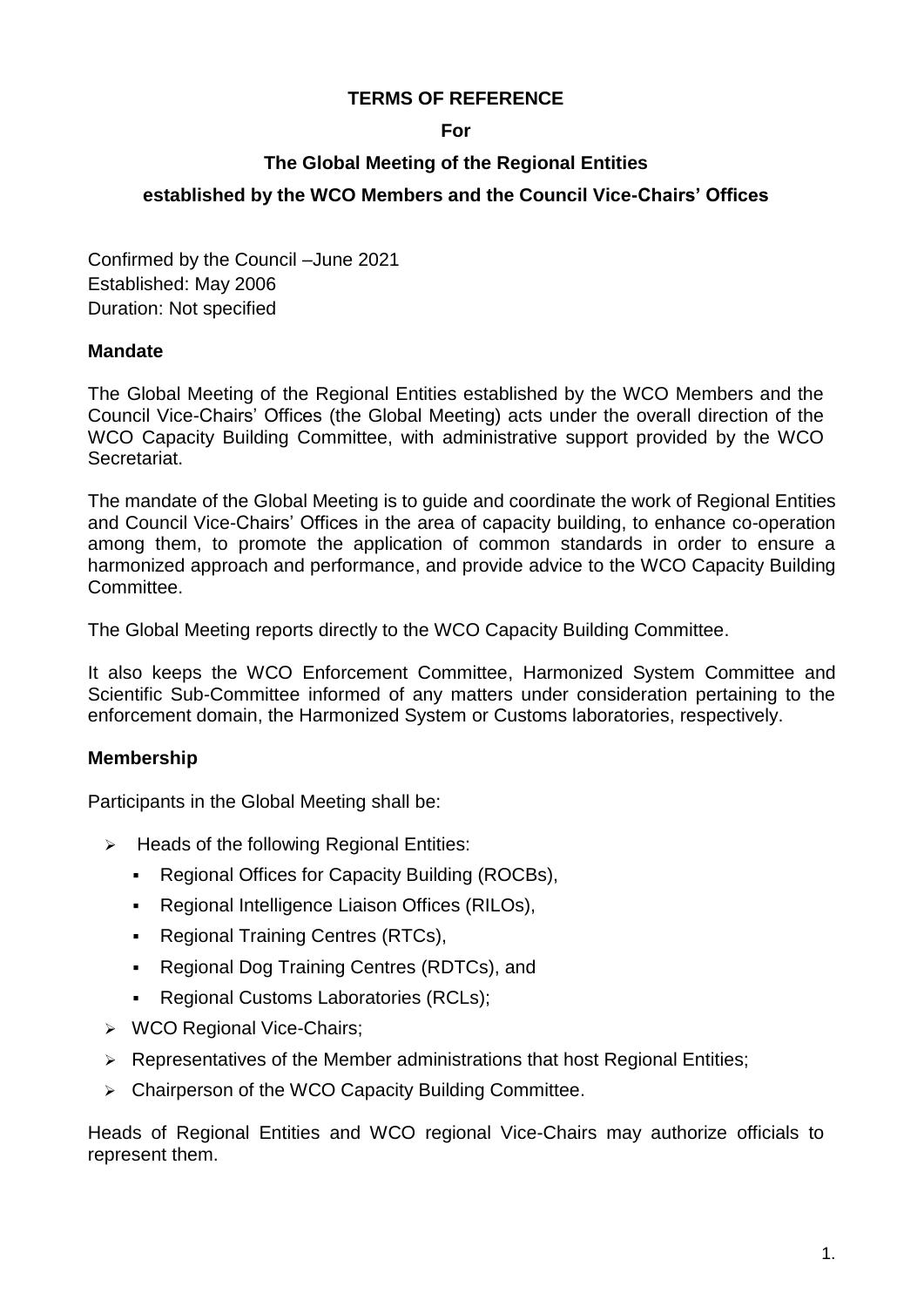In consultation with the membership, the Chairperson may decide to invite additional participants as observers in accordance with the needs of the Global Meeting. Observers may take part in the discussions, but not in the decision-making process.

#### **Purpose and Scope**

The purpose of the Global Meeting is:

- 1. To advise the Capacity Building Committee on strategies and priorities to be adopted by the WCO in the areas of capacity building, training and technical assistance in order to promote the effectiveness of the Regional Entities, and to keep the Enforcement Committee, Harmonized System Committee, Scientific Sub-Committee and any other relevant committees abreast of relevant matters as required;
- 2. To assist the WCO Secretariat with the promotion of the relevant standards, instruments and tools;
- 3. To support the WCO Secretariat regarding the collection of information on Members' needs, the development of assistance activities and programmes, and the mobilization of regional expertise;
- 4. To oversee the capacity building activities of the Regional Entities, and review them on a regular basis;
- 5. To promote the exchange of views, experiences and best practices among the Regional Entities and Council Vice-Chairs' Offices, and to provide a forum for the exchange of views, experiences and best practice approaches;
- 6. To facilitate improved co-operation between Regional Entities, Council Vice-Chairs' Offices and other interested stakeholders;
- 7. To develop co-operation, promote joint projects and share information and experiences with relevant development agencies, business/private sector organizations, international organizations and academia in the areas of capacity building, training and technical assistance;
- 8. To provide suggestions to the Capacity Building Committee on setting standards for the activities of Regional Entities, and related capacity building-related tools, instruments and initiatives;
- 9. To support and regularly monitor, evaluate and report on the implementation of WCO standards and programmes by the Regional Entitles in the area of capacity building;
- 10. To propose and promote other measures that will increase the effectiveness of the Regional Entities in place;
- 11. To identify cross-cutting capacity building issues and ensure that these issues, as well as capacity building activities in general, are discussed within all WCO Committees and meetings.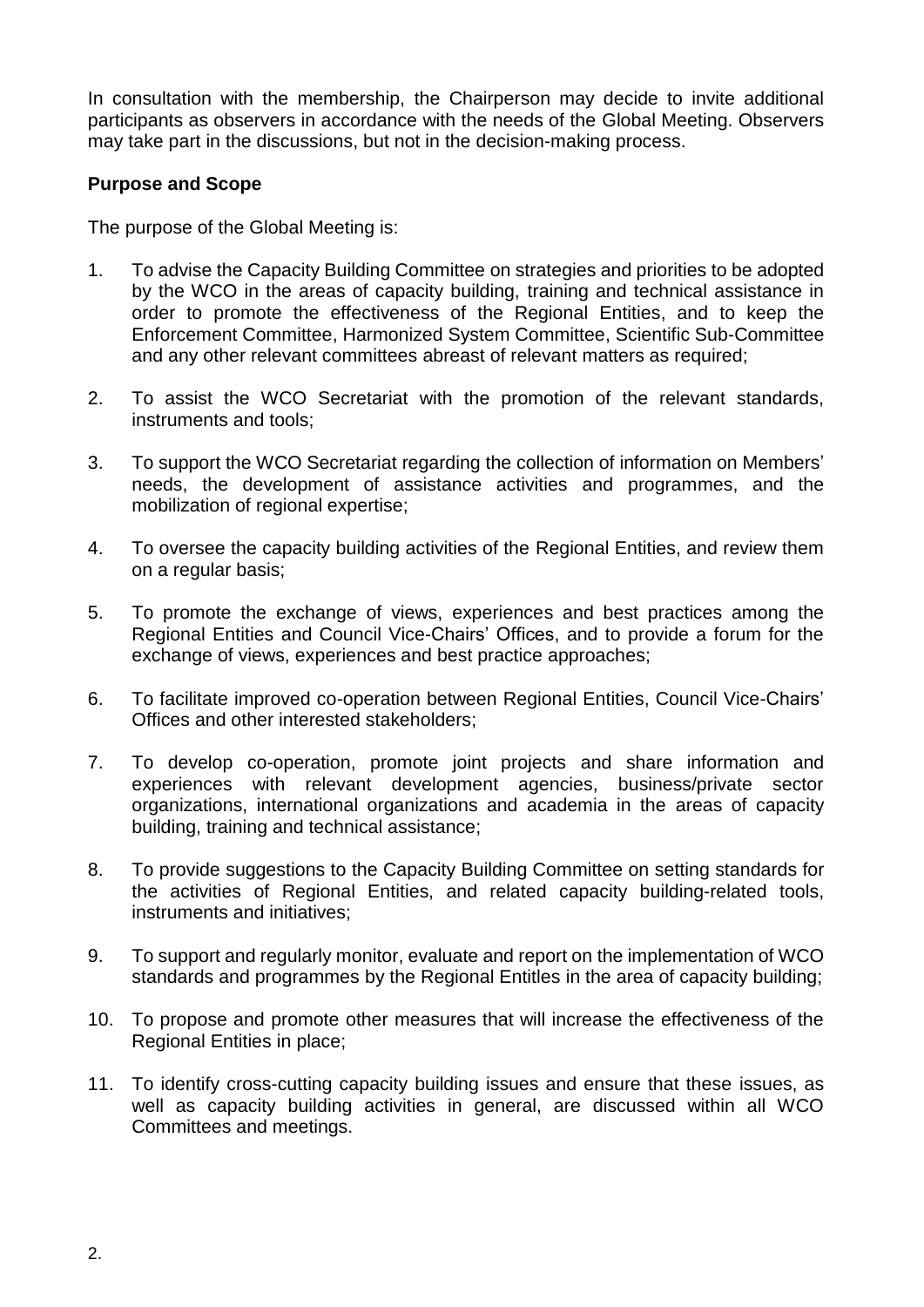# **Key Deliverables**

The Global Meeting will:

- $\triangleright$  Make suggestions to the Capacity Building Committee;
- $\geq$  Initiate action regarding various aspects of capacity building, including in particular:
	- Development of standards and tools;
	- Delivery of programmes;
	- **Evaluation of impacts;**
	- Dissemination of best practice; and
	- **IDENTIFICATE IN A LOCATE 15 IDENTIFICATE:** Identification of development needs.

# **Means of Operation**

Rules of Procedure:

- The Global Meeting elects, by consensus, a Chairperson and a Vice-Chairperson for a period of one year from among the representatives of its members, before completion of the previous Global Meeting session. The Chairperson and Vice-Chairperson are eligible for re-election;
- A Chairperson or Vice-Chairperson who ceases to represent a Vice-Chair, Regional Entity or Member of the Council that hosts a Regional Entity automatically loses his/her mandate;
- If the Chairperson is absent from any Global Meeting session or part thereof, the Vice-Chairperson shall preside. In that event, the latter shall have the same powers and duties as the Chairperson;
- The Chairperson shall participate in the proceedings as such, and not as the representative of a Vice-Chair, Regional Entity or Member;
- Decisions shall be taken by a simple majority of the Global Meeting members present at the session;
- The Secretariat shall inform the members of the dates of Global Meeting sessions, and circulate the draft Agenda to them at least six weeks before the scheduled opening date;
- The Secretariat shall provide the working documents at least one month before the scheduled meeting date, by mail/e-mail or by placing them on the WCO Members' Web site;
- All working documents will be available in English and French;
- Global Meeting sessions held at WCO Headquarters will be conducted with simultaneous interpretation in English and French, while breakout sessions will be conducted under participant-based arrangements;
- A Report shall be prepared for presentation to the Capacity Building Committee.